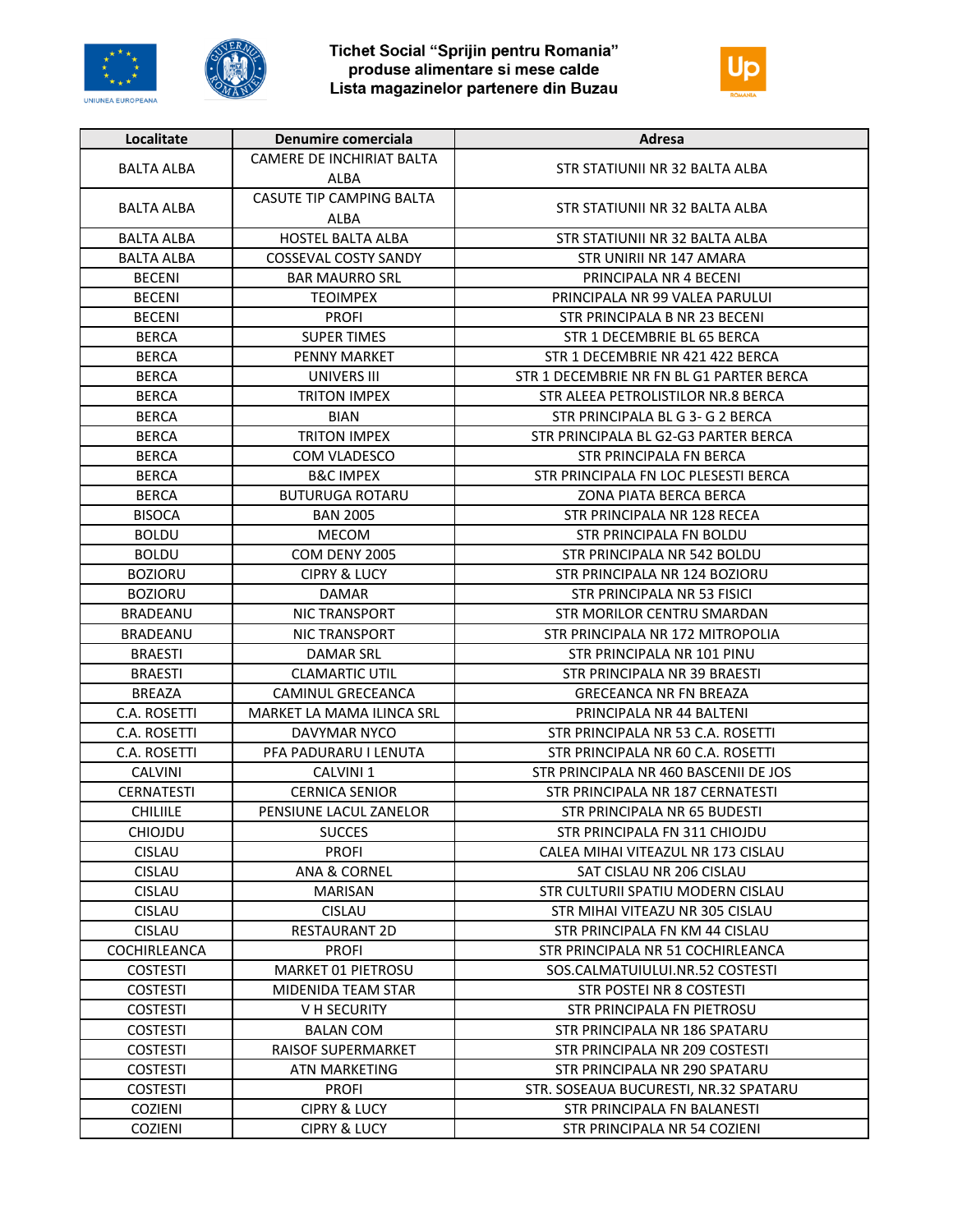





| <b>FLORICA</b><br><b>VIORISSA</b><br>STR PRINCIPALA NR 309 FLORICA<br><b>GALBINASI</b><br><b>RED CRISTAL</b><br>STR PRINCIPALA FN GALBINASI<br><b>GALBINASI</b><br>TOMI COM<br>STR PRINCIPALA FN GALBINASI<br><b>PROFI</b><br><b>GALBINASI</b><br>STR. PROFESOR TUDOR GHEORGHE, NR. 2 GALBINASI<br><b>BAZAR FOOD&amp;BEVERAGE</b><br>STR IOAN GHERASSY NR 429 GHERASENI<br><b>GHERASENI</b><br><b>MARKET</b><br>ILLY ADRY ELLA SAN VAS<br>GHERASENI<br>STR SCUTITI NR 94 SAT SUDITI GHERASENI<br>MARKET 03 GHERASENI<br><b>GHERASENI</b><br>STR.IOAN GHERASSY, NR.197 COM.GHERASENI GHERASENI<br><b>GLODEANU SARAT</b><br><b>PROFI</b><br>STR PRINCIPALA FN GLODEANU SARAT<br><b>GLODEANU SARAT</b><br><b>TEOLA</b><br>STR PRINCIPALA FN GLODEANU SARAT<br>GLODEANU-SILISTEA<br>EUROVAL 2005<br>STR PRINCIPALA BLOC POSTA GLODEANU SILISTEA<br><b>PROFI</b><br><b>GLODEANU-SILISTEA</b><br>STR PRINCIPALA NR 166 GLODEANU-SILISTEA<br>GLODEANU-SILISTEA<br>PIO SEMISERV<br>STR PRINCIPALA NR 28 VACAREASCA<br>GREBANU<br><b>PAN CRISS 83 MARKET</b><br>GREBANU CVARTALUL 23 PARCELA 957 GREBANU<br>GREBANU<br>PAN CRISS 83 MAGAZIN 2<br>STR GREBANU NR 274 GREBANU<br><b>GURA TEGHII</b><br>DIACONU IG SRL<br>STR CALEA PENTELEU NR 7 GURA TEGHII<br><b>GURA TEGHII</b><br><b>METALICA TERMOSERVICE</b><br>STR VOIEVOZI NR 4 GURA TEGHII<br>LUCIU<br>STR PRINCIPALA NR 115 LUCIU<br>XENIA COM<br>LUCIU<br><b>XENIA COM</b><br>STR PRINCIPALA NR 254 LUCIU<br>LUCIU<br><b>XENIA COM</b><br>STR PRINCIPALA NR 293 CARAGELE<br><b>MAGURA</b><br>STR MIHAI VITEAZU NR 197 MAGURA<br>ANDEM COM<br><b>MAGURA</b><br><b>MARKET MAGURA</b><br>STR MIHAI VITEAZUL NR 230 MAGURA<br><b>MAGURA</b><br>STR SARBESTILOR NR 19 MAGURA<br>MINIMARKET<br><b>MARACINENI</b><br><b>DULPROD</b><br>DN 2 NR 182 MARACINENI<br>STR CENTRALA NR 141 MARACINENI<br>MARACINENI<br>STEFY BABY STAR<br><b>MARACINENI</b><br><b>CERNICA JUNIOR</b><br>STR CENTRALA NR 145 A MARACINENI<br><b>CERNICA SUPERMARKET</b><br>MARACINENI<br>STR CENTRALA NR 145A MARACINENI<br><b>MARACINENI</b><br><b>TRANS DIVERS</b><br>STR CENTRALA NR 216 MARACINENI<br><b>MARACINENI</b><br><b>MAGAZIN 2</b><br>STR DN E85 NR 47A MARACINENI<br><b>MARACINENI</b><br><b>TRANS DIVERS SRL</b><br>STR MALEANU NR 24 MARACINENI<br><b>BUNATATI DE PE VALEA</b><br><b>MARACINENI</b><br>STR PRIMARIEI NR 1 CAPATANESTI<br><b>BUZAULUI</b><br><b>MARACINENI</b><br>MAGAZIN 1<br>STR PRINCIPALA NR 216 MARACINENI<br><b>MEREI</b><br><b>MON CAPRICE</b><br>ALEEA CAPRICE NR 408 SARATA-MONTEORU<br>MEREI<br>MULTISERVICES UTIL<br>STR PRINCIPA CVARTAL 17 MEREI<br><b>MINZALESTI</b><br><b>MONSTEL</b><br>STR PRINCIPALA 109 SAT SATUL VECHI MANZALESTI<br><b>MINZALESTI</b><br>SINMADI ALDEA<br>STR PRINCIPALA FN MANZALESTI<br>STR PRINCIPALA FN SAT MELEDIC COMUNA MANZALESTI<br>MINZALESTI<br>SINMADI ALDEA<br>MANZALESTI<br><b>MOVILA BANULUI</b><br><b>TRITON IMPEX</b><br>SOS E 85 LIMPEZIS<br><b>MOVILA BANULUI</b><br><b>TRITON IMPEX</b><br>STR PRINCIPALA NR 8 LIMPEZIS<br>LA DOI PASI - MOVILA BANULUI<br><b>MOVILA BANULUI</b><br>STR. MARGARETELOR, NR 21 MOVILA BANULUI<br>MUNICIPIUL BUZAU<br><b>METRIX</b><br>ALEEA INDUSTRIILOR NR 1 BUZAU<br><b>MUNICIPIUL BUZAU</b><br><b>TRITON IMPEX</b><br>ALEEA INDUSTRIILOR NR 3 BUZAU<br><b>MUNICIPIUL BUZAU</b><br><b>MARKET BROSTENI</b><br>ALEEA SPORTURILOR NR 47 BUZAU<br>MUNICIPIUL BUZAU<br><b>COM FORTUNA 93</b><br>ALEEA SPORTURILOR NR 48 BUZAU<br>MUNICIPIUL BUZAU<br>PENNY MARKET<br>ALEEA SPORTURILOR NR 51 BUZAU<br>DULPROD DAS KAFFEE COMPLEX<br>MUNICIPIUL BUZAU<br>BD MARESAL AVERESCU BUZAU<br><b>CRANG</b><br>MUNICIPIUL BUZAU<br><b>IMPEX CRIS TIM SRL</b><br>BD UNIRII NR M103 BL C1 BUZAU | Localitate | Denumire comerciala | Adresa |
|--------------------------------------------------------------------------------------------------------------------------------------------------------------------------------------------------------------------------------------------------------------------------------------------------------------------------------------------------------------------------------------------------------------------------------------------------------------------------------------------------------------------------------------------------------------------------------------------------------------------------------------------------------------------------------------------------------------------------------------------------------------------------------------------------------------------------------------------------------------------------------------------------------------------------------------------------------------------------------------------------------------------------------------------------------------------------------------------------------------------------------------------------------------------------------------------------------------------------------------------------------------------------------------------------------------------------------------------------------------------------------------------------------------------------------------------------------------------------------------------------------------------------------------------------------------------------------------------------------------------------------------------------------------------------------------------------------------------------------------------------------------------------------------------------------------------------------------------------------------------------------------------------------------------------------------------------------------------------------------------------------------------------------------------------------------------------------------------------------------------------------------------------------------------------------------------------------------------------------------------------------------------------------------------------------------------------------------------------------------------------------------------------------------------------------------------------------------------------------------------------------------------------------------------------------------------------------------------------------------------------------------------------------------------------------------------------------------------------------------------------------------------------------------------------------------------------------------------------------------------------------------------------------------------------------------------------------------------------------------------------------------------------------------------------------------------------------------------------------------------------------------------------------------------------------------------------------------------------------------------------------------------------------------------------------------------------------------------------------------------------------------------------------------------------------------------------------------------------------------------------------------------------------------------------------------------------------------------------------------------------------------------------------------------------------------------------------------------------|------------|---------------------|--------|
|                                                                                                                                                                                                                                                                                                                                                                                                                                                                                                                                                                                                                                                                                                                                                                                                                                                                                                                                                                                                                                                                                                                                                                                                                                                                                                                                                                                                                                                                                                                                                                                                                                                                                                                                                                                                                                                                                                                                                                                                                                                                                                                                                                                                                                                                                                                                                                                                                                                                                                                                                                                                                                                                                                                                                                                                                                                                                                                                                                                                                                                                                                                                                                                                                                                                                                                                                                                                                                                                                                                                                                                                                                                                                                                          |            |                     |        |
|                                                                                                                                                                                                                                                                                                                                                                                                                                                                                                                                                                                                                                                                                                                                                                                                                                                                                                                                                                                                                                                                                                                                                                                                                                                                                                                                                                                                                                                                                                                                                                                                                                                                                                                                                                                                                                                                                                                                                                                                                                                                                                                                                                                                                                                                                                                                                                                                                                                                                                                                                                                                                                                                                                                                                                                                                                                                                                                                                                                                                                                                                                                                                                                                                                                                                                                                                                                                                                                                                                                                                                                                                                                                                                                          |            |                     |        |
|                                                                                                                                                                                                                                                                                                                                                                                                                                                                                                                                                                                                                                                                                                                                                                                                                                                                                                                                                                                                                                                                                                                                                                                                                                                                                                                                                                                                                                                                                                                                                                                                                                                                                                                                                                                                                                                                                                                                                                                                                                                                                                                                                                                                                                                                                                                                                                                                                                                                                                                                                                                                                                                                                                                                                                                                                                                                                                                                                                                                                                                                                                                                                                                                                                                                                                                                                                                                                                                                                                                                                                                                                                                                                                                          |            |                     |        |
|                                                                                                                                                                                                                                                                                                                                                                                                                                                                                                                                                                                                                                                                                                                                                                                                                                                                                                                                                                                                                                                                                                                                                                                                                                                                                                                                                                                                                                                                                                                                                                                                                                                                                                                                                                                                                                                                                                                                                                                                                                                                                                                                                                                                                                                                                                                                                                                                                                                                                                                                                                                                                                                                                                                                                                                                                                                                                                                                                                                                                                                                                                                                                                                                                                                                                                                                                                                                                                                                                                                                                                                                                                                                                                                          |            |                     |        |
|                                                                                                                                                                                                                                                                                                                                                                                                                                                                                                                                                                                                                                                                                                                                                                                                                                                                                                                                                                                                                                                                                                                                                                                                                                                                                                                                                                                                                                                                                                                                                                                                                                                                                                                                                                                                                                                                                                                                                                                                                                                                                                                                                                                                                                                                                                                                                                                                                                                                                                                                                                                                                                                                                                                                                                                                                                                                                                                                                                                                                                                                                                                                                                                                                                                                                                                                                                                                                                                                                                                                                                                                                                                                                                                          |            |                     |        |
|                                                                                                                                                                                                                                                                                                                                                                                                                                                                                                                                                                                                                                                                                                                                                                                                                                                                                                                                                                                                                                                                                                                                                                                                                                                                                                                                                                                                                                                                                                                                                                                                                                                                                                                                                                                                                                                                                                                                                                                                                                                                                                                                                                                                                                                                                                                                                                                                                                                                                                                                                                                                                                                                                                                                                                                                                                                                                                                                                                                                                                                                                                                                                                                                                                                                                                                                                                                                                                                                                                                                                                                                                                                                                                                          |            |                     |        |
|                                                                                                                                                                                                                                                                                                                                                                                                                                                                                                                                                                                                                                                                                                                                                                                                                                                                                                                                                                                                                                                                                                                                                                                                                                                                                                                                                                                                                                                                                                                                                                                                                                                                                                                                                                                                                                                                                                                                                                                                                                                                                                                                                                                                                                                                                                                                                                                                                                                                                                                                                                                                                                                                                                                                                                                                                                                                                                                                                                                                                                                                                                                                                                                                                                                                                                                                                                                                                                                                                                                                                                                                                                                                                                                          |            |                     |        |
|                                                                                                                                                                                                                                                                                                                                                                                                                                                                                                                                                                                                                                                                                                                                                                                                                                                                                                                                                                                                                                                                                                                                                                                                                                                                                                                                                                                                                                                                                                                                                                                                                                                                                                                                                                                                                                                                                                                                                                                                                                                                                                                                                                                                                                                                                                                                                                                                                                                                                                                                                                                                                                                                                                                                                                                                                                                                                                                                                                                                                                                                                                                                                                                                                                                                                                                                                                                                                                                                                                                                                                                                                                                                                                                          |            |                     |        |
|                                                                                                                                                                                                                                                                                                                                                                                                                                                                                                                                                                                                                                                                                                                                                                                                                                                                                                                                                                                                                                                                                                                                                                                                                                                                                                                                                                                                                                                                                                                                                                                                                                                                                                                                                                                                                                                                                                                                                                                                                                                                                                                                                                                                                                                                                                                                                                                                                                                                                                                                                                                                                                                                                                                                                                                                                                                                                                                                                                                                                                                                                                                                                                                                                                                                                                                                                                                                                                                                                                                                                                                                                                                                                                                          |            |                     |        |
|                                                                                                                                                                                                                                                                                                                                                                                                                                                                                                                                                                                                                                                                                                                                                                                                                                                                                                                                                                                                                                                                                                                                                                                                                                                                                                                                                                                                                                                                                                                                                                                                                                                                                                                                                                                                                                                                                                                                                                                                                                                                                                                                                                                                                                                                                                                                                                                                                                                                                                                                                                                                                                                                                                                                                                                                                                                                                                                                                                                                                                                                                                                                                                                                                                                                                                                                                                                                                                                                                                                                                                                                                                                                                                                          |            |                     |        |
|                                                                                                                                                                                                                                                                                                                                                                                                                                                                                                                                                                                                                                                                                                                                                                                                                                                                                                                                                                                                                                                                                                                                                                                                                                                                                                                                                                                                                                                                                                                                                                                                                                                                                                                                                                                                                                                                                                                                                                                                                                                                                                                                                                                                                                                                                                                                                                                                                                                                                                                                                                                                                                                                                                                                                                                                                                                                                                                                                                                                                                                                                                                                                                                                                                                                                                                                                                                                                                                                                                                                                                                                                                                                                                                          |            |                     |        |
|                                                                                                                                                                                                                                                                                                                                                                                                                                                                                                                                                                                                                                                                                                                                                                                                                                                                                                                                                                                                                                                                                                                                                                                                                                                                                                                                                                                                                                                                                                                                                                                                                                                                                                                                                                                                                                                                                                                                                                                                                                                                                                                                                                                                                                                                                                                                                                                                                                                                                                                                                                                                                                                                                                                                                                                                                                                                                                                                                                                                                                                                                                                                                                                                                                                                                                                                                                                                                                                                                                                                                                                                                                                                                                                          |            |                     |        |
|                                                                                                                                                                                                                                                                                                                                                                                                                                                                                                                                                                                                                                                                                                                                                                                                                                                                                                                                                                                                                                                                                                                                                                                                                                                                                                                                                                                                                                                                                                                                                                                                                                                                                                                                                                                                                                                                                                                                                                                                                                                                                                                                                                                                                                                                                                                                                                                                                                                                                                                                                                                                                                                                                                                                                                                                                                                                                                                                                                                                                                                                                                                                                                                                                                                                                                                                                                                                                                                                                                                                                                                                                                                                                                                          |            |                     |        |
|                                                                                                                                                                                                                                                                                                                                                                                                                                                                                                                                                                                                                                                                                                                                                                                                                                                                                                                                                                                                                                                                                                                                                                                                                                                                                                                                                                                                                                                                                                                                                                                                                                                                                                                                                                                                                                                                                                                                                                                                                                                                                                                                                                                                                                                                                                                                                                                                                                                                                                                                                                                                                                                                                                                                                                                                                                                                                                                                                                                                                                                                                                                                                                                                                                                                                                                                                                                                                                                                                                                                                                                                                                                                                                                          |            |                     |        |
|                                                                                                                                                                                                                                                                                                                                                                                                                                                                                                                                                                                                                                                                                                                                                                                                                                                                                                                                                                                                                                                                                                                                                                                                                                                                                                                                                                                                                                                                                                                                                                                                                                                                                                                                                                                                                                                                                                                                                                                                                                                                                                                                                                                                                                                                                                                                                                                                                                                                                                                                                                                                                                                                                                                                                                                                                                                                                                                                                                                                                                                                                                                                                                                                                                                                                                                                                                                                                                                                                                                                                                                                                                                                                                                          |            |                     |        |
|                                                                                                                                                                                                                                                                                                                                                                                                                                                                                                                                                                                                                                                                                                                                                                                                                                                                                                                                                                                                                                                                                                                                                                                                                                                                                                                                                                                                                                                                                                                                                                                                                                                                                                                                                                                                                                                                                                                                                                                                                                                                                                                                                                                                                                                                                                                                                                                                                                                                                                                                                                                                                                                                                                                                                                                                                                                                                                                                                                                                                                                                                                                                                                                                                                                                                                                                                                                                                                                                                                                                                                                                                                                                                                                          |            |                     |        |
|                                                                                                                                                                                                                                                                                                                                                                                                                                                                                                                                                                                                                                                                                                                                                                                                                                                                                                                                                                                                                                                                                                                                                                                                                                                                                                                                                                                                                                                                                                                                                                                                                                                                                                                                                                                                                                                                                                                                                                                                                                                                                                                                                                                                                                                                                                                                                                                                                                                                                                                                                                                                                                                                                                                                                                                                                                                                                                                                                                                                                                                                                                                                                                                                                                                                                                                                                                                                                                                                                                                                                                                                                                                                                                                          |            |                     |        |
|                                                                                                                                                                                                                                                                                                                                                                                                                                                                                                                                                                                                                                                                                                                                                                                                                                                                                                                                                                                                                                                                                                                                                                                                                                                                                                                                                                                                                                                                                                                                                                                                                                                                                                                                                                                                                                                                                                                                                                                                                                                                                                                                                                                                                                                                                                                                                                                                                                                                                                                                                                                                                                                                                                                                                                                                                                                                                                                                                                                                                                                                                                                                                                                                                                                                                                                                                                                                                                                                                                                                                                                                                                                                                                                          |            |                     |        |
|                                                                                                                                                                                                                                                                                                                                                                                                                                                                                                                                                                                                                                                                                                                                                                                                                                                                                                                                                                                                                                                                                                                                                                                                                                                                                                                                                                                                                                                                                                                                                                                                                                                                                                                                                                                                                                                                                                                                                                                                                                                                                                                                                                                                                                                                                                                                                                                                                                                                                                                                                                                                                                                                                                                                                                                                                                                                                                                                                                                                                                                                                                                                                                                                                                                                                                                                                                                                                                                                                                                                                                                                                                                                                                                          |            |                     |        |
|                                                                                                                                                                                                                                                                                                                                                                                                                                                                                                                                                                                                                                                                                                                                                                                                                                                                                                                                                                                                                                                                                                                                                                                                                                                                                                                                                                                                                                                                                                                                                                                                                                                                                                                                                                                                                                                                                                                                                                                                                                                                                                                                                                                                                                                                                                                                                                                                                                                                                                                                                                                                                                                                                                                                                                                                                                                                                                                                                                                                                                                                                                                                                                                                                                                                                                                                                                                                                                                                                                                                                                                                                                                                                                                          |            |                     |        |
|                                                                                                                                                                                                                                                                                                                                                                                                                                                                                                                                                                                                                                                                                                                                                                                                                                                                                                                                                                                                                                                                                                                                                                                                                                                                                                                                                                                                                                                                                                                                                                                                                                                                                                                                                                                                                                                                                                                                                                                                                                                                                                                                                                                                                                                                                                                                                                                                                                                                                                                                                                                                                                                                                                                                                                                                                                                                                                                                                                                                                                                                                                                                                                                                                                                                                                                                                                                                                                                                                                                                                                                                                                                                                                                          |            |                     |        |
|                                                                                                                                                                                                                                                                                                                                                                                                                                                                                                                                                                                                                                                                                                                                                                                                                                                                                                                                                                                                                                                                                                                                                                                                                                                                                                                                                                                                                                                                                                                                                                                                                                                                                                                                                                                                                                                                                                                                                                                                                                                                                                                                                                                                                                                                                                                                                                                                                                                                                                                                                                                                                                                                                                                                                                                                                                                                                                                                                                                                                                                                                                                                                                                                                                                                                                                                                                                                                                                                                                                                                                                                                                                                                                                          |            |                     |        |
|                                                                                                                                                                                                                                                                                                                                                                                                                                                                                                                                                                                                                                                                                                                                                                                                                                                                                                                                                                                                                                                                                                                                                                                                                                                                                                                                                                                                                                                                                                                                                                                                                                                                                                                                                                                                                                                                                                                                                                                                                                                                                                                                                                                                                                                                                                                                                                                                                                                                                                                                                                                                                                                                                                                                                                                                                                                                                                                                                                                                                                                                                                                                                                                                                                                                                                                                                                                                                                                                                                                                                                                                                                                                                                                          |            |                     |        |
|                                                                                                                                                                                                                                                                                                                                                                                                                                                                                                                                                                                                                                                                                                                                                                                                                                                                                                                                                                                                                                                                                                                                                                                                                                                                                                                                                                                                                                                                                                                                                                                                                                                                                                                                                                                                                                                                                                                                                                                                                                                                                                                                                                                                                                                                                                                                                                                                                                                                                                                                                                                                                                                                                                                                                                                                                                                                                                                                                                                                                                                                                                                                                                                                                                                                                                                                                                                                                                                                                                                                                                                                                                                                                                                          |            |                     |        |
|                                                                                                                                                                                                                                                                                                                                                                                                                                                                                                                                                                                                                                                                                                                                                                                                                                                                                                                                                                                                                                                                                                                                                                                                                                                                                                                                                                                                                                                                                                                                                                                                                                                                                                                                                                                                                                                                                                                                                                                                                                                                                                                                                                                                                                                                                                                                                                                                                                                                                                                                                                                                                                                                                                                                                                                                                                                                                                                                                                                                                                                                                                                                                                                                                                                                                                                                                                                                                                                                                                                                                                                                                                                                                                                          |            |                     |        |
|                                                                                                                                                                                                                                                                                                                                                                                                                                                                                                                                                                                                                                                                                                                                                                                                                                                                                                                                                                                                                                                                                                                                                                                                                                                                                                                                                                                                                                                                                                                                                                                                                                                                                                                                                                                                                                                                                                                                                                                                                                                                                                                                                                                                                                                                                                                                                                                                                                                                                                                                                                                                                                                                                                                                                                                                                                                                                                                                                                                                                                                                                                                                                                                                                                                                                                                                                                                                                                                                                                                                                                                                                                                                                                                          |            |                     |        |
|                                                                                                                                                                                                                                                                                                                                                                                                                                                                                                                                                                                                                                                                                                                                                                                                                                                                                                                                                                                                                                                                                                                                                                                                                                                                                                                                                                                                                                                                                                                                                                                                                                                                                                                                                                                                                                                                                                                                                                                                                                                                                                                                                                                                                                                                                                                                                                                                                                                                                                                                                                                                                                                                                                                                                                                                                                                                                                                                                                                                                                                                                                                                                                                                                                                                                                                                                                                                                                                                                                                                                                                                                                                                                                                          |            |                     |        |
|                                                                                                                                                                                                                                                                                                                                                                                                                                                                                                                                                                                                                                                                                                                                                                                                                                                                                                                                                                                                                                                                                                                                                                                                                                                                                                                                                                                                                                                                                                                                                                                                                                                                                                                                                                                                                                                                                                                                                                                                                                                                                                                                                                                                                                                                                                                                                                                                                                                                                                                                                                                                                                                                                                                                                                                                                                                                                                                                                                                                                                                                                                                                                                                                                                                                                                                                                                                                                                                                                                                                                                                                                                                                                                                          |            |                     |        |
|                                                                                                                                                                                                                                                                                                                                                                                                                                                                                                                                                                                                                                                                                                                                                                                                                                                                                                                                                                                                                                                                                                                                                                                                                                                                                                                                                                                                                                                                                                                                                                                                                                                                                                                                                                                                                                                                                                                                                                                                                                                                                                                                                                                                                                                                                                                                                                                                                                                                                                                                                                                                                                                                                                                                                                                                                                                                                                                                                                                                                                                                                                                                                                                                                                                                                                                                                                                                                                                                                                                                                                                                                                                                                                                          |            |                     |        |
|                                                                                                                                                                                                                                                                                                                                                                                                                                                                                                                                                                                                                                                                                                                                                                                                                                                                                                                                                                                                                                                                                                                                                                                                                                                                                                                                                                                                                                                                                                                                                                                                                                                                                                                                                                                                                                                                                                                                                                                                                                                                                                                                                                                                                                                                                                                                                                                                                                                                                                                                                                                                                                                                                                                                                                                                                                                                                                                                                                                                                                                                                                                                                                                                                                                                                                                                                                                                                                                                                                                                                                                                                                                                                                                          |            |                     |        |
|                                                                                                                                                                                                                                                                                                                                                                                                                                                                                                                                                                                                                                                                                                                                                                                                                                                                                                                                                                                                                                                                                                                                                                                                                                                                                                                                                                                                                                                                                                                                                                                                                                                                                                                                                                                                                                                                                                                                                                                                                                                                                                                                                                                                                                                                                                                                                                                                                                                                                                                                                                                                                                                                                                                                                                                                                                                                                                                                                                                                                                                                                                                                                                                                                                                                                                                                                                                                                                                                                                                                                                                                                                                                                                                          |            |                     |        |
|                                                                                                                                                                                                                                                                                                                                                                                                                                                                                                                                                                                                                                                                                                                                                                                                                                                                                                                                                                                                                                                                                                                                                                                                                                                                                                                                                                                                                                                                                                                                                                                                                                                                                                                                                                                                                                                                                                                                                                                                                                                                                                                                                                                                                                                                                                                                                                                                                                                                                                                                                                                                                                                                                                                                                                                                                                                                                                                                                                                                                                                                                                                                                                                                                                                                                                                                                                                                                                                                                                                                                                                                                                                                                                                          |            |                     |        |
|                                                                                                                                                                                                                                                                                                                                                                                                                                                                                                                                                                                                                                                                                                                                                                                                                                                                                                                                                                                                                                                                                                                                                                                                                                                                                                                                                                                                                                                                                                                                                                                                                                                                                                                                                                                                                                                                                                                                                                                                                                                                                                                                                                                                                                                                                                                                                                                                                                                                                                                                                                                                                                                                                                                                                                                                                                                                                                                                                                                                                                                                                                                                                                                                                                                                                                                                                                                                                                                                                                                                                                                                                                                                                                                          |            |                     |        |
|                                                                                                                                                                                                                                                                                                                                                                                                                                                                                                                                                                                                                                                                                                                                                                                                                                                                                                                                                                                                                                                                                                                                                                                                                                                                                                                                                                                                                                                                                                                                                                                                                                                                                                                                                                                                                                                                                                                                                                                                                                                                                                                                                                                                                                                                                                                                                                                                                                                                                                                                                                                                                                                                                                                                                                                                                                                                                                                                                                                                                                                                                                                                                                                                                                                                                                                                                                                                                                                                                                                                                                                                                                                                                                                          |            |                     |        |
|                                                                                                                                                                                                                                                                                                                                                                                                                                                                                                                                                                                                                                                                                                                                                                                                                                                                                                                                                                                                                                                                                                                                                                                                                                                                                                                                                                                                                                                                                                                                                                                                                                                                                                                                                                                                                                                                                                                                                                                                                                                                                                                                                                                                                                                                                                                                                                                                                                                                                                                                                                                                                                                                                                                                                                                                                                                                                                                                                                                                                                                                                                                                                                                                                                                                                                                                                                                                                                                                                                                                                                                                                                                                                                                          |            |                     |        |
|                                                                                                                                                                                                                                                                                                                                                                                                                                                                                                                                                                                                                                                                                                                                                                                                                                                                                                                                                                                                                                                                                                                                                                                                                                                                                                                                                                                                                                                                                                                                                                                                                                                                                                                                                                                                                                                                                                                                                                                                                                                                                                                                                                                                                                                                                                                                                                                                                                                                                                                                                                                                                                                                                                                                                                                                                                                                                                                                                                                                                                                                                                                                                                                                                                                                                                                                                                                                                                                                                                                                                                                                                                                                                                                          |            |                     |        |
|                                                                                                                                                                                                                                                                                                                                                                                                                                                                                                                                                                                                                                                                                                                                                                                                                                                                                                                                                                                                                                                                                                                                                                                                                                                                                                                                                                                                                                                                                                                                                                                                                                                                                                                                                                                                                                                                                                                                                                                                                                                                                                                                                                                                                                                                                                                                                                                                                                                                                                                                                                                                                                                                                                                                                                                                                                                                                                                                                                                                                                                                                                                                                                                                                                                                                                                                                                                                                                                                                                                                                                                                                                                                                                                          |            |                     |        |
|                                                                                                                                                                                                                                                                                                                                                                                                                                                                                                                                                                                                                                                                                                                                                                                                                                                                                                                                                                                                                                                                                                                                                                                                                                                                                                                                                                                                                                                                                                                                                                                                                                                                                                                                                                                                                                                                                                                                                                                                                                                                                                                                                                                                                                                                                                                                                                                                                                                                                                                                                                                                                                                                                                                                                                                                                                                                                                                                                                                                                                                                                                                                                                                                                                                                                                                                                                                                                                                                                                                                                                                                                                                                                                                          |            |                     |        |
|                                                                                                                                                                                                                                                                                                                                                                                                                                                                                                                                                                                                                                                                                                                                                                                                                                                                                                                                                                                                                                                                                                                                                                                                                                                                                                                                                                                                                                                                                                                                                                                                                                                                                                                                                                                                                                                                                                                                                                                                                                                                                                                                                                                                                                                                                                                                                                                                                                                                                                                                                                                                                                                                                                                                                                                                                                                                                                                                                                                                                                                                                                                                                                                                                                                                                                                                                                                                                                                                                                                                                                                                                                                                                                                          |            |                     |        |
|                                                                                                                                                                                                                                                                                                                                                                                                                                                                                                                                                                                                                                                                                                                                                                                                                                                                                                                                                                                                                                                                                                                                                                                                                                                                                                                                                                                                                                                                                                                                                                                                                                                                                                                                                                                                                                                                                                                                                                                                                                                                                                                                                                                                                                                                                                                                                                                                                                                                                                                                                                                                                                                                                                                                                                                                                                                                                                                                                                                                                                                                                                                                                                                                                                                                                                                                                                                                                                                                                                                                                                                                                                                                                                                          |            |                     |        |
|                                                                                                                                                                                                                                                                                                                                                                                                                                                                                                                                                                                                                                                                                                                                                                                                                                                                                                                                                                                                                                                                                                                                                                                                                                                                                                                                                                                                                                                                                                                                                                                                                                                                                                                                                                                                                                                                                                                                                                                                                                                                                                                                                                                                                                                                                                                                                                                                                                                                                                                                                                                                                                                                                                                                                                                                                                                                                                                                                                                                                                                                                                                                                                                                                                                                                                                                                                                                                                                                                                                                                                                                                                                                                                                          |            |                     |        |
|                                                                                                                                                                                                                                                                                                                                                                                                                                                                                                                                                                                                                                                                                                                                                                                                                                                                                                                                                                                                                                                                                                                                                                                                                                                                                                                                                                                                                                                                                                                                                                                                                                                                                                                                                                                                                                                                                                                                                                                                                                                                                                                                                                                                                                                                                                                                                                                                                                                                                                                                                                                                                                                                                                                                                                                                                                                                                                                                                                                                                                                                                                                                                                                                                                                                                                                                                                                                                                                                                                                                                                                                                                                                                                                          |            |                     |        |
|                                                                                                                                                                                                                                                                                                                                                                                                                                                                                                                                                                                                                                                                                                                                                                                                                                                                                                                                                                                                                                                                                                                                                                                                                                                                                                                                                                                                                                                                                                                                                                                                                                                                                                                                                                                                                                                                                                                                                                                                                                                                                                                                                                                                                                                                                                                                                                                                                                                                                                                                                                                                                                                                                                                                                                                                                                                                                                                                                                                                                                                                                                                                                                                                                                                                                                                                                                                                                                                                                                                                                                                                                                                                                                                          |            |                     |        |
|                                                                                                                                                                                                                                                                                                                                                                                                                                                                                                                                                                                                                                                                                                                                                                                                                                                                                                                                                                                                                                                                                                                                                                                                                                                                                                                                                                                                                                                                                                                                                                                                                                                                                                                                                                                                                                                                                                                                                                                                                                                                                                                                                                                                                                                                                                                                                                                                                                                                                                                                                                                                                                                                                                                                                                                                                                                                                                                                                                                                                                                                                                                                                                                                                                                                                                                                                                                                                                                                                                                                                                                                                                                                                                                          |            |                     |        |
|                                                                                                                                                                                                                                                                                                                                                                                                                                                                                                                                                                                                                                                                                                                                                                                                                                                                                                                                                                                                                                                                                                                                                                                                                                                                                                                                                                                                                                                                                                                                                                                                                                                                                                                                                                                                                                                                                                                                                                                                                                                                                                                                                                                                                                                                                                                                                                                                                                                                                                                                                                                                                                                                                                                                                                                                                                                                                                                                                                                                                                                                                                                                                                                                                                                                                                                                                                                                                                                                                                                                                                                                                                                                                                                          |            |                     |        |
|                                                                                                                                                                                                                                                                                                                                                                                                                                                                                                                                                                                                                                                                                                                                                                                                                                                                                                                                                                                                                                                                                                                                                                                                                                                                                                                                                                                                                                                                                                                                                                                                                                                                                                                                                                                                                                                                                                                                                                                                                                                                                                                                                                                                                                                                                                                                                                                                                                                                                                                                                                                                                                                                                                                                                                                                                                                                                                                                                                                                                                                                                                                                                                                                                                                                                                                                                                                                                                                                                                                                                                                                                                                                                                                          |            |                     |        |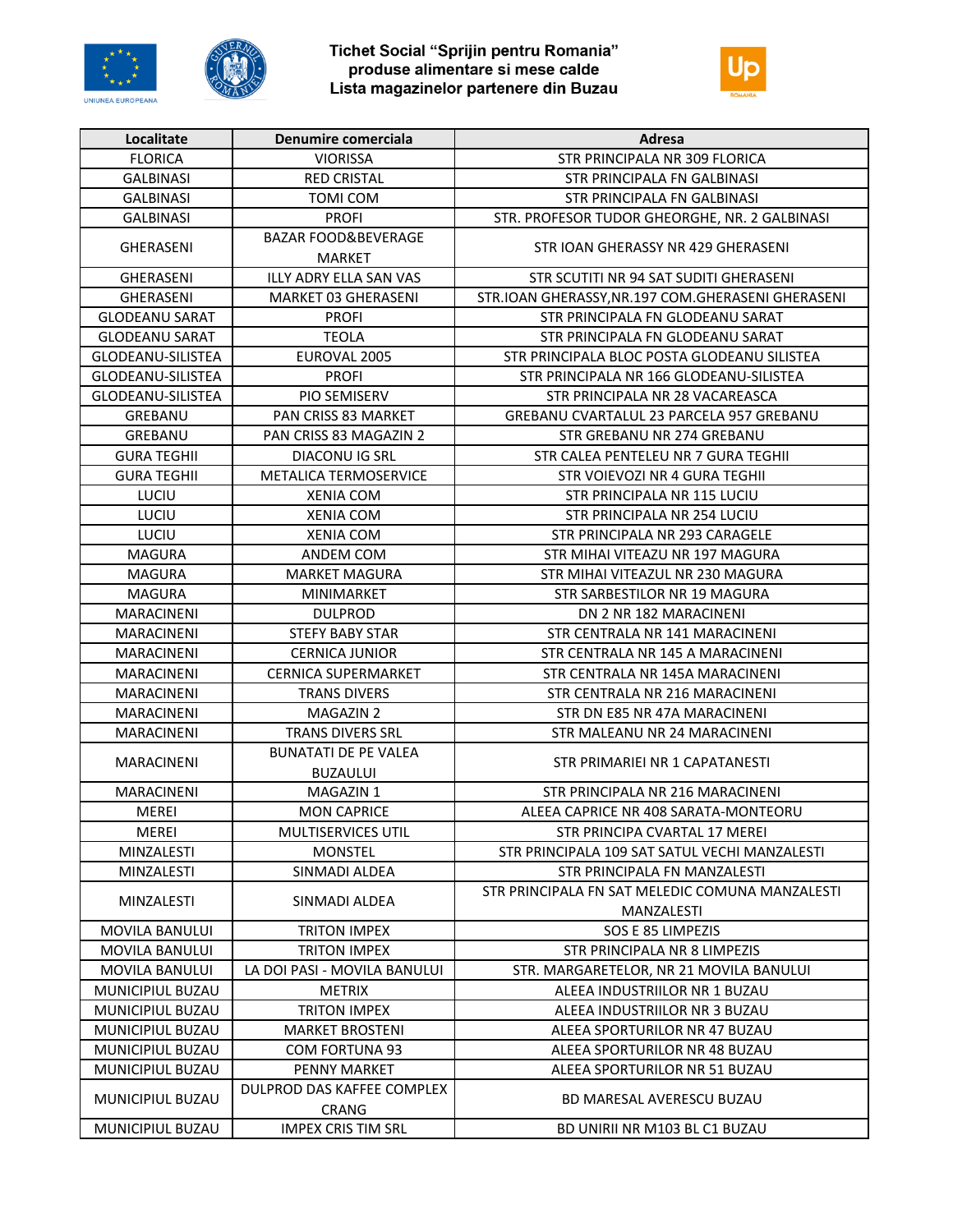





| Localitate              | Denumire comerciala          | <b>Adresa</b>                                       |
|-------------------------|------------------------------|-----------------------------------------------------|
| <b>MUNICIPIUL BUZAU</b> | <b>PHD</b>                   | BD. UNIRII NR.232 ET.1, SHOPPING CITY BUZAU BUZAU   |
| MUNICIPIUL BUZAU        | <b>PROFI</b>                 | B-DUL 1 DECEMBRIE 1918 BLOC 3A SI 3F BUZAU          |
| MUNICIPIUL BUZAU        | <b>HOTEL BUCEGI</b>          | <b>B-DUL GARII NR 47 BUZAU</b>                      |
| MUNICIPIUL BUZAU        | <b>PROFI</b>                 | <b>B-DUL NICOLAE BALCESCU NR 21 BUZAU</b>           |
| MUNICIPIUL BUZAU        | <b>EVELINY</b>               | B-DUL NICOLAE BALCESCU NR 47 BUZAU                  |
| MUNICIPIUL BUZAU        | DONA 391 BUZAU 4             | <b>B-DUL UNIRII BL E3 PARTER BUZAU</b>              |
| MUNICIPIUL BUZAU        | <b>BIAN</b>                  | <b>B-DUL UNIRII BL S1 PARTER BUZAU</b>              |
| MUNICIPIUL BUZAU        | <b>PROFI</b>                 | B-DUL UNIRII CARTIERUL DEMOCRATIEI NR 115-117 BUZAU |
| MUNICIPIUL BUZAU        | KFC                          | B-DUL UNIRII NR 232 ET 1 AURORA MALL BUZAU          |
| <b>MUNICIPIUL BUZAU</b> | XXL                          | <b>B-DUL UNIRII NR 303 BUZAU</b>                    |
| MUNICIPIUL BUZAU        | DONA 49 BUZAU 2              | <b>B-DUL UNIRII SUD BL P10 PARTER BUZAU</b>         |
| MUNICIPIUL BUZAU        | <b>MARILENA POP</b>          | CARTIER BROSTENI BL P 7 BUZAU                       |
| MUNICIPIUL BUZAU        | <b>COMSORADI</b>             | CARTIER MICRO GOSPODINA BUZAU                       |
| MUNICIPIUL BUZAU        | ALMADO BZ DOROBANTI          | DOROBANTI 2 BL H6 BUZAU                             |
| MUNICIPIUL BUZAU        | ALMADO BZ PIATA              | <b>GODEANU NR 5 BUZAU</b>                           |
|                         | DULPROD DAS KAFFEE PIATA     |                                                     |
| MUNICIPIUL BUZAU        | <b>CENTRAL</b>               | LT CONSTANTIN GODEANU NR 5 BUZAU                    |
| MUNICIPIUL BUZAU        | MAGAZIN BUZAU                | LT ION GODEANU 5 BUZAU                              |
| MUNICIPIUL BUZAU        | ALMADO BUZAU                 | MICRO 14 BUZAU                                      |
| MUNICIPIUL BUZAU        | ANA & CORNEL                 | PIATA 1 MAI FN BUZAU                                |
| MUNICIPIUL BUZAU        | <b>FORTUNA</b>               | PIATA CENTRALA BUZAU                                |
|                         | <b>BUNATATI DE PE VALEA</b>  |                                                     |
| MUNICIPIUL BUZAU        | <b>BUZAULUI</b>              | PIATA DOROBANTI BUZAU                               |
| MUNICIPIUL BUZAU        | <b>TRITON IMPEX</b>          | PIATA DOROBANTILOR BUZAU                            |
| MUNICIPIUL BUZAU        | <b>MARISAN</b>               | PIATA MICRO 14 BUZAU                                |
| MUNICIPIUL BUZAU        | <b>COMSORADI</b>             | PIATA MICRO V BUZAU                                 |
| MUNICIPIUL BUZAU        | ANA & CORNEL                 | PIATA NINI SPATIUL 7 BUZAU                          |
| MUNICIPIUL BUZAU        | ANA & CORNEL                 | PIATA STAN SARARAU BUZAU                            |
| MUNICIPIUL BUZAU        | CRISTIM                      | PIATA STAN SARARU BUZAU                             |
| MUNICIPIUL BUZAU        | <b>PROFI</b>                 | STR ACADEMIEI NR 2 BL J1 CARTIER BROSTENI BUZAU     |
| MUNICIPIUL BUZAU        | MAGAZIN MIXT PTA M14         | STR ALEEA SCOLIILOR NR 14 BUZAU                     |
| MUNICIPIUL BUZAU        | COM FORTUNA 93 MICRO V       | STR ALEXANDRU MARGHILOM NR 180 BUZAU                |
| MUNICIPIUL BUZAU        | <b>COM FORTUNA 93</b>        | STR ALEXANDRU MARGHILOM NR 181 BUZAU                |
| MUNICIPIUL BUZAU        | <b>DANALEX</b>               | STR ALEXANDRU MARGHILOMAN NR 7 BUZAU                |
| MUNICIPIUL BUZAU        | <b>COMSORADI</b>             | STR BUCEGI NR 14 BUZAU                              |
| <b>MUNICIPIUL BUZAU</b> | <b>COM FORTUNA 93 BUCEGI</b> | STR BUCEGI NR 22B BUZAU                             |
| MUNICIPIUL BUZAU        | ELMICOM                      | STR COLUMBELOR BL 32 H 1 BUZAU                      |
| MUNICIPIUL BUZAU        | <b>FAGET COM</b>             | STR DIMITRIE FILIPESCU NR 1 BUZAU                   |
| MUNICIPIUL BUZAU        | <b>PROFI</b>                 | STR DOROBANTI CARTIER DOROBANTI I BL 7CD BUZAU      |
| MUNICIPIUL BUZAU        | <b>COMSORADI</b>             | STR DOROBANTI NR 1 BL 7CD BUZAU                     |
| MUNICIPIUL BUZAU        | <b>NATURAL PROD</b>          | <b>STR DOROBANTI NR 85 BUZAU</b>                    |
| MUNICIPIUL BUZAU        | ANA & CORNEL                 | STR DOROBANTILOR NR 14-15 BUZAU                     |
| MUNICIPIUL BUZAU        | TRITON IMPEX                 | STR DOROBANTILOR NR 8A BUZAU                        |
| MUNICIPIUL BUZAU        | <b>DM DROGERIE</b>           | STR FRASINET FN BUZAU                               |
| MUNICIPIUL BUZAU        | TREI 94 PROD                 | STR GRIGORE ALEXANDRESCU NR 16 BUZAU                |
| MUNICIPIUL BUZAU        | <b>COMERCIAL 94</b>          | STR IAZUL MORILOR NR 1A BUZAU                       |
| MUNICIPIUL BUZAU        | MAGAZIN MIXT INDEPENDENTEI   | STR INDEPENDENTEI NR 117 BUZAU                      |
| MUNICIPIUL BUZAU        | <b>GABIOTI PIATA LACTATE</b> | STR INDEPENDENTEI NR 23 PIATA DE LACTATE BUZAU      |
| MUNICIPIUL BUZAU        | <b>IULI ADI MAR</b>          | STR JOAN GHERASSY NR 1 BUZAU                        |
| MUNICIPIUL BUZAU        | <b>IULI ADI MAR</b>          | STR JOAN GHERASSY NR 184 BUZAU                      |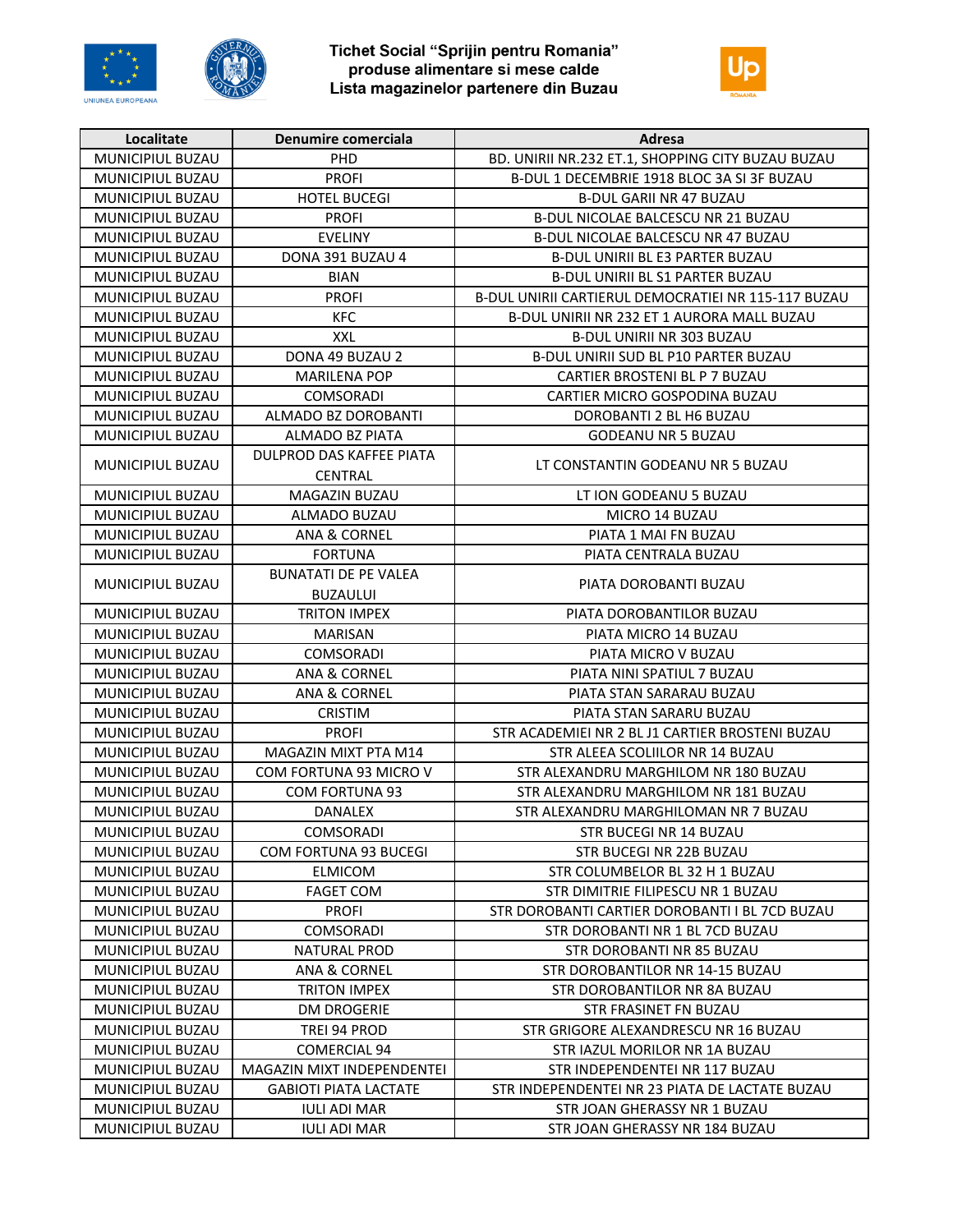





| Localitate              | Denumire comerciala            | <b>Adresa</b>                                    |
|-------------------------|--------------------------------|--------------------------------------------------|
| MUNICIPIUL BUZAU        | <b>IULI ADI MAR</b>            | STR JOAN GHERASSY NR 94 BUZAU                    |
| MUNICIPIUL BUZAU        | ANA & CORNEL                   | STR LOCOTENENT GODEANU BUZAU                     |
| MUNICIPIUL BUZAU        | MAGDALINOIU CONSTANTIN         | STR LOCOTENENT GODEANU NR 5 BUZAU                |
| MUNICIPIUL BUZAU        | MACELARIA JOS PALARIA          | STR LOCOTENENT GODEANU NR 5 PIATA CENTRALA BUZAU |
| MUNICIPIUL BUZAU        | COOP RO                        | STR LT CONSTANTIN GODEANU NR 428 BUZAU           |
| MUNICIPIUL BUZAU        | <b>COMSORADI</b>               | STR LT CONSTANTIN GODEANU NR 5 BUZAU             |
| MUNICIPIUL BUZAU        | <b>DULPROD</b>                 | STR LT CONSTANTIN GODEANU NR 5 BUZAU             |
| MUNICIPIUL BUZAU        | <b>MARISAN</b>                 | STR LT GLODEANU PIATA NINI STAND 13 BUZAU        |
| MUNICIPIUL BUZAU        | <b>NATURAL PROD</b>            | STR LT GODEANU NR 5 BUZAU                        |
| MUNICIPIUL BUZAU        | ROX ANA COM                    | STR LT GODEANU NR 5 BUZAU                        |
| MUNICIPIUL BUZAU        | <b>MARISAN</b>                 | STR LT GODEANU NR 5 PIATA CENTRALA BUZAU         |
| MUNICIPIUL BUZAU        | COOP RO                        | STR LT GODEANU NR NR 5 BUZAU                     |
| MUNICIPIUL BUZAU        | <b>DULPROD</b>                 | STR MARESAL AVERESCU COMPLEX CRANG BUZAU         |
| MUNICIPIUL BUZAU        | BIAN                           | STR MARESAL AVERESCU COMPLEX NR 12 BUZAU         |
| MUNICIPIUL BUZAU        | <b>BIAN</b>                    | STR MARESAL AVERESCU COMPLEX NR 95 BUZAU         |
| MUNICIPIUL BUZAU        | <b>PROFI</b>                   | STR OBOR BL D2 BAZAR BUZAU                       |
| <b>MUNICIPIUL BUZAU</b> | NATURAL PROD CARM              | STR PIATA CRANG MICRO 12 BUZAU                   |
| MUNICIPIUL BUZAU        | AURAS MARINA SUPER MARKET      | STR PIETROASELE BL D2 PARTER BUZAU               |
| MUNICIPIUL BUZAU        | NATURAL PROD CARM              | STR PIETROASELE BL D3 SC A BUZAU                 |
| MUNICIPIUL BUZAU        | <b>PROFI</b>                   | STR PIETROASELE BL D3 SC A-B MICRO 3 BUZAU       |
| MUNICIPIUL BUZAU        | <b>EDILIA DISTRIB</b>          | STR PIETROSELE NR 1 BUZAU                        |
| MUNICIPIUL BUZAU        | <b>CGP ALMAPA</b>              | STR PINULUI NR 69 BUZAU                          |
| MUNICIPIUL BUZAU        | <b>DMV PROD</b>                | STR PRIETENIEI FN BL 29C P BUZAU                 |
| MUNICIPIUL BUZAU        | <b>BIAN</b>                    | STR PRINCIPALA FN MICRO 14 BUZAU                 |
| MUNICIPIUL BUZAU        | <b>PENNY MARKET</b>            | STR REPUBLICII NR 1 BUZAU                        |
|                         | PRODUSE TRADITIONALE           |                                                  |
| MUNICIPIUL BUZAU        | <b>BUZOIANU</b>                | STR SATURN NR 47 BUZAU                           |
| MUNICIPIUL BUZAU        | <b>MARKET MAGURA</b>           | STR SPIRU HARET ADIACENT BL 1 BUZAU              |
| MUNICIPIUL BUZAU        | <b>FAMILY COMERCIAL</b>        | STR STADIONULUI BL 3A-4A BUZAU                   |
| MUNICIPIUL BUZAU        | <b>BIAN</b>                    | STR STADIONULUI COMPLEX CRANG BUZAU              |
| MUNICIPIUL BUZAU        | <b>FORTUNA</b>                 | STR STADIONULUI NR 7 BUZAU                       |
| MUNICIPIUL BUZAU        | <b>DANALEX</b>                 | STR TRANSILVANIEI NR 119 BUZAU                   |
| MUNICIPIUL BUZAU        | <b>GENERAL AGROCOM SERVICE</b> | STR TRANSILVANIEI NR 119 BUZAU                   |
| MUNICIPIUL BUZAU        | <b>CRISTIM 2 PRODCOM</b>       | STR TRANSILVANIEI NR 136-138 BUZAU               |
| MUNICIPIUL BUZAU        | <b>GENERAL AGROCOM SERVICE</b> | STR TRANSILVANIEI NR 138 BUZAU                   |
| <b>MUNICIPIUL BUZAU</b> | <b>FORTUNA</b>                 | STR TRANSILVANIEI NR 14 BUZAU                    |
| MUNICIPIUL BUZAU        | COM FORTUNA 93 BERE            | STR TRANSILVANIEI NR 313 NR SCOALA 14 BUZAU      |
| MUNICIPIUL BUZAU        | <b>GENERAL AGROCOM SERVICE</b> | STR TRANSILVANIEI NR 429 BUZAU                   |
| MUNICIPIUL BUZAU        | <b>GLOBAL CASH &amp; CARY</b>  | STR TRANSILVANIEI NR 508B BUZAU                  |
| MUNICIPIUL BUZAU        | PAMIAL                         | STR UNIRII BL 13 BUZAU                           |
| <b>MUNICIPIUL BUZAU</b> | <b>PROFI</b>                   | STR UNIRII BL 6-7-8 BUZAU                        |
| MUNICIPIUL BUZAU        | <b>BIAN</b>                    | STR UNIRII BL 7 PARTER BUZAU                     |
| MUNICIPIUL BUZAU        | TRITON IMPEX                   | STR UNIRII BL D 5 BUZAU                          |
| MUNICIPIUL BUZAU        | <b>MARISAN</b>                 | STR UNIRII BL E2 BUZAU                           |
| MUNICIPIUL BUZAU        | <b>BIAN</b>                    | STR UNIRII COMPLEX OLIMPIC BL 01-E7 BUZAU        |
| MUNICIPIUL BUZAU        | COMSORADI                      | STR UNIRII NR 13 BL P1 BUZAU                     |
| MUNICIPIUL BUZAU        | <b>EVELINY</b>                 | STR UNIRII NR 232 BUZAU                          |
| MUNICIPIUL BUZAU        | <b>GABIOTI XXL</b>             | STR UNIRII NR 301 PARCARE XXL BUZAU              |
| MUNICIPIUL BUZAU        | DONA 48 BUZAU 1                | STR UNIRII-CENTRU BL B1 SC C BUZAU               |
| MUNICIPIUL BUZAU        | <b>MATEI MONDIAL</b>           | STR URZICENI NR 31B BUZAU                        |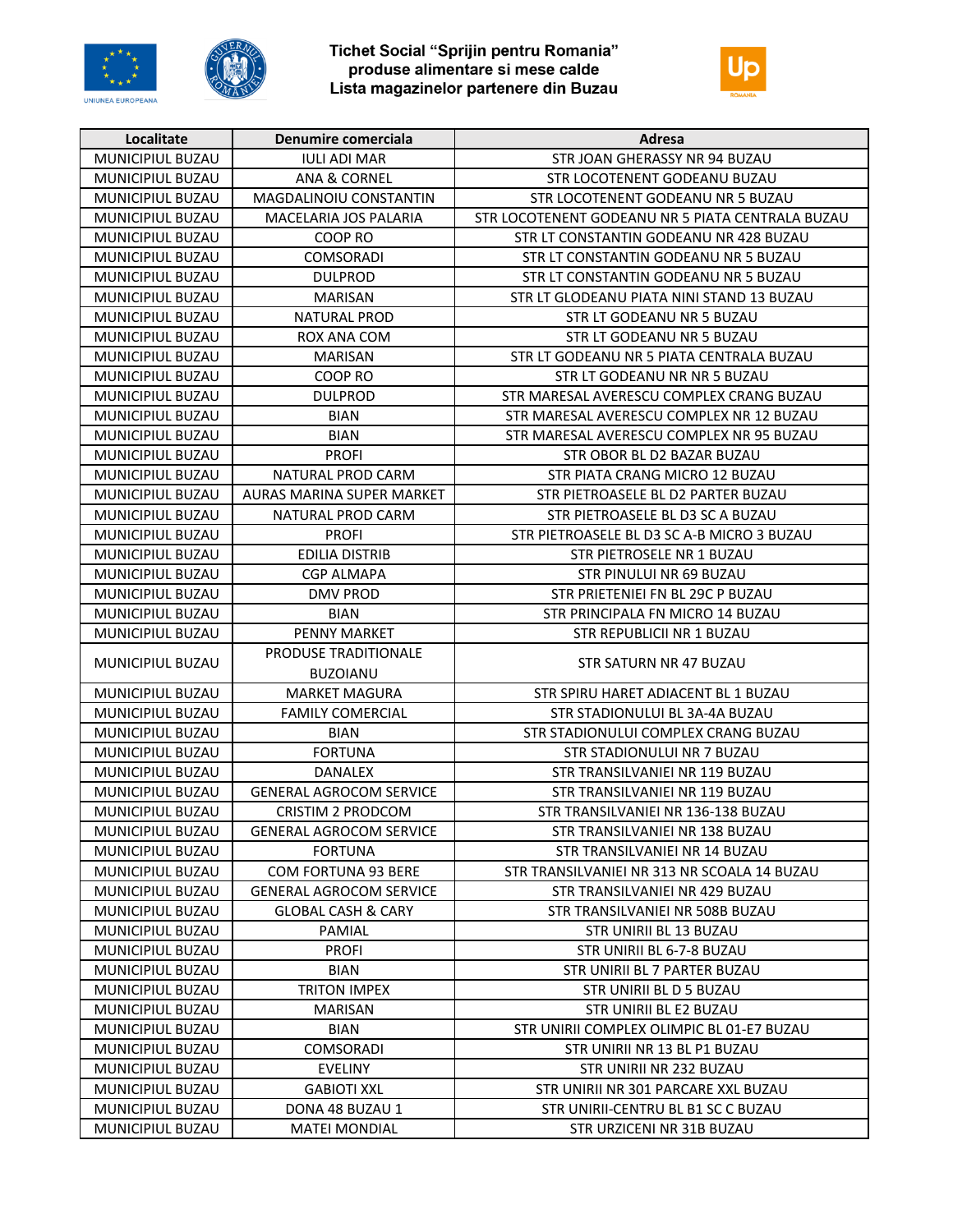





| Localitate                         | Denumire comerciala                 | Adresa                                            |
|------------------------------------|-------------------------------------|---------------------------------------------------|
| MUNICIPIUL BUZAU                   | <b>TRITON IMPEX</b>                 | <b>STR VIITORULUI 5 BIS BUZAU</b>                 |
| MUNICIPIUL BUZAU                   | <b>TRITON IMPEX</b>                 | STRADA DOROBANTI 11B P(BRASERIA DOROBANTI) BUZAU  |
| MUNICIPIUL BUZAU                   | PENNY MARKET                        | STRADA STADIONULUI NR. 120 BUZAU                  |
| MUNICIPIUL BUZAU                   | <b>GENERAL AGRO COM SERVICE SRL</b> | TRANSILVANIEI NR 201 BUZAU                        |
| MUNICIPIUL BUZAU                   | <b>GENERAL AGRO COM SERVICE SRL</b> | TRANSILVANIEI NR 235 BUZAU                        |
| MUNICIPIUL BUZAU                   | <b>TRITON IMPEX</b>                 | UNIRII NR 160 BUZAU                               |
| MUNICIPIUL BUZAU                   | <b>TRITON UNIRII</b>                | UNIRII NR 160 BUZAU                               |
| MUNICIPIUL RAMNICU<br>SARAT        | <b>MECOM</b>                        | <b>B-DUL 1 DECEMBRIE 1918 BL D9 RAMNICU SARAT</b> |
| MUNICIPIUL RAMNICU<br><b>SARAT</b> | <b>PROFI</b>                        | B-DUL MIHAIL KOGALNICEANU NR 7 RAMNICU SARAT      |
| MUNICIPIUL RAMNICU<br>SARAT        | COOP RO                             | PIATA AGROALIMENTARA NR 18 RAMNICU SARAT          |
| MUNICIPIUL RAMNICU<br>SARAT        | MCA COMERCIAL                       | PIATA HALA CENTRALA RAMNICU SARAT                 |
| MUNICIPIUL RAMNICU<br>SARAT        | <b>MARISAN</b>                      | PIATA HALELOR PARC 9 RAMNICU SARAT                |
| <b>MUNICIPIUL RAMNICU</b><br>SARAT | LA NENICA                           | PIATA HALELOR PARTER RAMNICU SARAT                |
| MUNICIPIUL RAMNICU<br>SARAT        | ANA & CORNEL                        | PIATA HALELOR RAMNICU SARAT                       |
| MUNICIPIUL RAMNICU<br>SARAT        | MAGAZIN ALIMENTAR                   | PTA CENTRALA PARCELA NR1 RAMNICU SARAT            |
| MUNICIPIUL RAMNICU<br>SARAT        | MCA COMERCIAL                       | STR 1 DECEMBRIE 1918 BL E10 RAMNICU SARAT         |
| MUNICIPIUL RAMNICU<br><b>SARAT</b> | MCA COMERCIAL                       | STR BALTA ALBA BL D 1 RAMNICU SARAT               |
| MUNICIPIUL RAMNICU<br>SARAT        | ANDRA GM 92                         | STR COSTIENI BL 19 PARTER RAMNICU SARAT           |
| MUNICIPIUL RAMNICU<br>SARAT        | SELF MARKET DICO                    | STR COSTIENI FN BL 11 RAMNICU SARAT               |
| MUNICIPIUL RAMNICU<br>SARAT        | PENNY MARKET                        | STR C-TIN BRANCOVEANU NR 16-18 RAMNICU SARAT      |
| MUNICIPIUL RAMNICU<br>SARAT        | <b>MCA COMERCIAL</b>                | STR DOMNEASCA NR 58 RAMNICU SARAT                 |
| MUNICIPIUL RAMNICU<br>SARAT        | MCA COM INTERNATIONAL               | STR DOMNEASCA NR 60 RAMNICU SARAT                 |
| MUNICIPIUL RAMNICU<br>SARAT        | <b>MECOM</b>                        | STR DOMNEASCA NR 70 RAMNICU SARAT                 |
| MUNICIPIUL RAMNICU<br>SARAT        | X OTIC                              | STR DUNARII NR 14 RAMNICU SARAT                   |
| MUNICIPIUL RAMNICU<br>SARAT        | MARKET DENISA                       | STR LALELELOR BL 18 AP 1 P RAMNICU SARAT          |
| MUNICIPIUL RAMNICU<br>SARAT        | <b>PROFI</b>                        | STR LALELELOR BL 20 PARTER RAMNICU SARAT          |
| MUNICIPIUL RAMNICU<br>SARAT        | PENNY MARKET                        | STR LALELELOR NR 7 RAMNICU SARAT                  |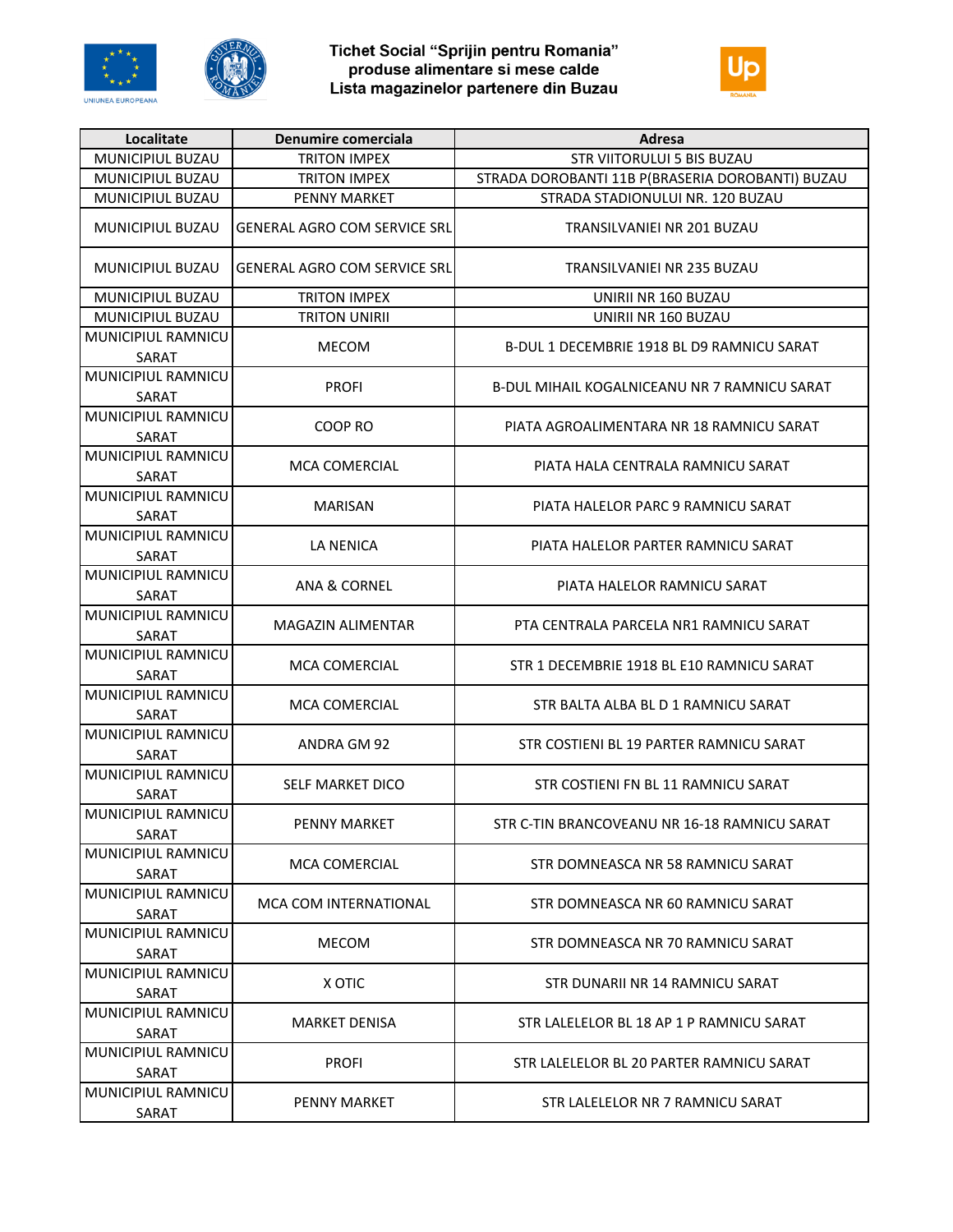





| Localitate                     | Denumire comerciala                      | Adresa                                                                   |
|--------------------------------|------------------------------------------|--------------------------------------------------------------------------|
| MUNICIPIUL RAMNICU             | <b>DERO MANIA</b>                        |                                                                          |
| SARAT                          |                                          | STR LALELELOR NR 807 RAMNICU SARAT                                       |
| MUNICIPIUL RAMNICU             | <b>MECOM</b>                             | STR MATELBASARAB NR 91 RAMNICU SARAT                                     |
| SARAT                          |                                          |                                                                          |
| MUNICIPIUL RAMNICU             | COOP RO                                  | STR MIHAIL KOGALNICEANU NR 34 RAMNICU SARAT                              |
| SARAT                          |                                          |                                                                          |
| MUNICIPIUL RAMNICU             | MAGAZIN GARA                             | STR NICOLAE BALCESCU NR 63 RAMNICU SARAT                                 |
| SARAT                          |                                          |                                                                          |
| MUNICIPIUL RAMNICU             | <b>MCA COMERCIAL</b>                     | STR PRIMAVERII NR 28 RAMNICU SARAT                                       |
| SARAT                          |                                          |                                                                          |
| MUNICIPIUL RAMNICU             | <b>FAST FOOD PAUZA MICA SELGROS</b>      | STR PRINCIPALA NR 92B RAMNICU SARAT                                      |
| SARAT                          |                                          |                                                                          |
| MUNICIPIUL RAMNICU             | SELF MARKET DICO                         | STR PRINCIPELE FERDINAND BL 25 RAMNICU SARAT                             |
| SARAT                          |                                          |                                                                          |
| MUNICIPIUL RAMNICU             | <b>MECOM</b>                             | STR TOAMNEI BL 3/B RAMNICU SARAT                                         |
| SARAT                          |                                          |                                                                          |
| MUNICIPIUL RAMNICU             | <b>MECOM</b>                             | STR TOAMNEI BL 6B RAMNICU SARAT                                          |
| SARAT                          |                                          |                                                                          |
| MUNICIPIUL RAMNICU             | ALMADO RAMNICU SARAT PIATA               | STR VICTORIEI NR 133 RAMNICU SARAT                                       |
| SARAT                          |                                          |                                                                          |
| MUNICIPIUL RAMNICU             | <b>PROFI</b>                             | STR VICTORIEI NR 2 RAMNICU SARAT                                         |
| SARAT                          |                                          |                                                                          |
| MUNICIPIUL RAMNICU             | MCA COM INTERNATIONAL                    | ZONA POD BL 18 SC B AP 3 RAMNICU SARAT                                   |
| SARAT                          |                                          |                                                                          |
| <b>NAENI</b>                   | AMBIANS TATIANA GEOMAR SRL               | <b>SAT NAENI NAENI</b>                                                   |
| <b>NEHOIU</b>                  | SUPERMARKET SCORPION                     | 1 DECEMBRIE 1918 BL A3-A4 ET P NEHOIU                                    |
| <b>NEHOIU</b><br><b>NEHOIU</b> | <b>MAGAZIN SCORPION 1</b><br><b>ROZA</b> | CALEA MIHAI VITEAZU FN BL E1 P NEHOIU<br>CALEA MIHAI VITEAZU NR 1 NEHOIU |
| <b>NEHOIU</b>                  | LEU NEHOIASU                             | CALEA MIHAI VITEAZU NR 187A NEHOIU                                       |
| <b>NEHOIU</b>                  | <b>PROFI</b>                             | CALEA MIHAI VITEAZUL NR 43BIS BL 30 NEHOIU                               |
| <b>NEHOIU</b>                  | <b>SCORPION</b>                          | COMPLEX AGRO-PIATA NEHOIU                                                |
| <b>NEHOIU</b>                  | <b>GEO VIG COM</b>                       | LUNCA PRIPORULUI NEHOIU                                                  |
| NEHOIU                         | LA DOI PASI                              | PRINCIPALA NR 156B NEHOIU                                                |
| NEHOIU                         | <b>BIG SMART</b>                         | STR 1 DECEMBRIE 1918 NR 3-5 NEHOIU                                       |
| <b>NEHOIU</b>                  | <b>BISTRO RENAISSANCE</b>                | STR 1 DECEMBRIE 1918 NR 3-5 NEHOIU                                       |
| <b>NEHOIU</b>                  | <b>BIG SMART</b>                         | STR MIHAI VITEAZAU NR 45 NEHOIU                                          |
| <b>NEHOIU</b>                  | <b>BIG SMART</b>                         | STR MIHAI VITEAZU NR 45 NEHOIU                                           |
| <b>NEHOIU</b>                  | <b>MULTISTAR</b>                         | STR MIHAI VITEAZU NR 76A NEHOIU                                          |
| <b>NEHOIU</b>                  | LACRIDAN SPLENDIT                        | STR PENTELEU NR 46 NEHOIU                                                |
| <b>PADINA</b>                  | LA DOI PASI                              | <b>BIBESCU VODA 28 PADINA</b>                                            |
| <b>PADINA</b>                  | LA DOI PASI                              | <b>BIBESCU VODA 75 PADINA</b>                                            |
| <b>PADINA</b>                  | <b>DON JUAN COM</b>                      | STR MARE NR 124 PADINA                                                   |
| PADINA                         | VALCOM                                   | STR MARE NR 138 PADINA                                                   |
| <b>PADINA</b>                  | <b>PROFI</b>                             | STR MARE NR 93 DN2C CENTRU PADINA                                        |
| PATARLAGELE                    | <b>PENNY MARKET</b>                      | STR A I CUZA FN PATARLAGELE                                              |
| PATARLAGELE                    | MMS PRODINVEST CONCEPT                   | STR A I CUZA NR 1 PATARLAGELE                                            |
| PATARLAGELE                    | ANA & CORNEL                             | STR NICOLAE BALCESCU BL A 2 PATARLAGELE                                  |
| PATARLAGELE                    | <b>PROFI</b>                             | STR NICOLAE BALCESCU FN PATARLAGELE                                      |
| PATARLAGELE                    | <b>POIENI</b>                            | STR PRINCIPALA NR 64 POIENILE                                            |
| PATARLAGELE                    | <b>MAGAZIN MIXT</b>                      | STR. PRINCIPALA MARUNTISU                                                |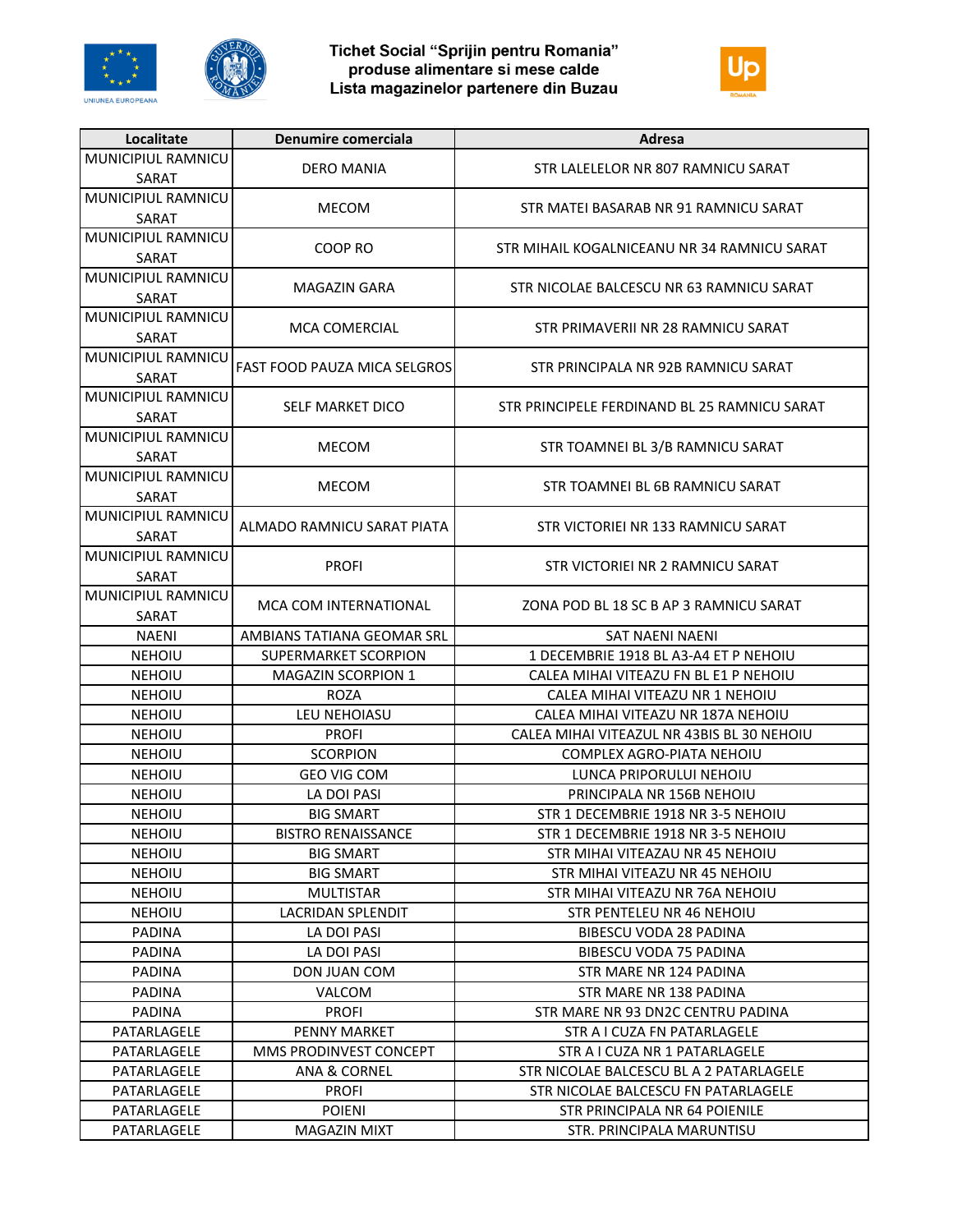





| Localitate       | Denumire comerciala                     | Adresa                                       |
|------------------|-----------------------------------------|----------------------------------------------|
| PATARLAGELE      | <b>MAGAZIN MIXT</b>                     | STR. TEILOR PATARLAGELE                      |
| PIETROASELE      | <b>COMPLEX COMERCIAL</b><br>PIETROASELE | STR PRINCIPALA FN PIETROASELE                |
| PIETROASELE      | ZECHE OVIDIU MARKET                     | STR PRINCIPALA NR 602 PIETROASELE            |
| PIETROASELE      | <b>ZAPLAIC OANA</b>                     | STR UNIRII NR 32 SARANGA                     |
| PIETROASELE      | <b>SUNNY SHOP &amp; GO</b>              | UNIRII NR 107 PIETROASELE                    |
| <b>PIRSCOV</b>   | <b>PROFI</b>                            | STR DC 81 PARSCOV                            |
| PIRSCOV          | <b>CIPRY &amp; LUCY</b>                 | STR PRINCIPALA BL 2 PARSCOV                  |
| PIRSCOV          | <b>MARISAN</b>                          | STR PRINCIPALA FN PARSCOV                    |
| PIRSCOV          | <b>IONUT INTERCOM</b>                   | STR PRINCIPALA NR 1112 PARSCOV               |
| PIRSCOV          | MAGAZIN MIXT PARSCOV                    | STR PRINCIPALA NR 366 PARSCOV                |
| <b>PIRSCOV</b>   | <b>SIS STYLE COMPANY</b>                | STR PRINCIPALA NR 69 BIS PARSCOV             |
| PIRSCOV          | <b>FAMILY MARKET SUPERTIMES</b>         | STR PRINCIPALA NR 903 BIS PARSCOV            |
| POGOANELE        | <b>PROFI</b>                            | STR NICOLAE BALCESCU NR 112 POGOANELE        |
| POGOANELE        | RESTAURANT FLORY & ALEX                 | STR PRINCIPALA NR 79 CALDARASTI              |
| POGOANELE        | <b>DON JUAN COM</b>                     | STR SCOLII NR 53 CALDARASTI                  |
| POGOANELE        | DIAMANTUL NEGRU                         | STR UNIRII BL 11B POGOANELE                  |
| POGOANELE        | <b>FORTIUS COM</b>                      | STR UNIRII BL 12 A POGOANELE                 |
| POGOANELE        | <b>FORTIUS COM</b>                      | STR UNIRII BL 12B POGOANELE                  |
| POSTA CILNAU     | <b>PROFI</b>                            | STR PRINCIPALA FN POSTA CALNAU               |
| POSTA CILNAU     | LA DOI PASI                             | STR UNIRII NR 29 SUDITI (POSTA CALNAU)       |
| <b>PUIESTI</b>   | <b>MARIUS 94 SRL</b>                    | 1 NR 64 PUIESTII DE JOS                      |
| <b>PUIESTI</b>   | <b>GEO ALEX</b>                         | STR NR 1 NR 96 PUIESTI                       |
| RIMNICELU        | <b>MCA COMERCIAL</b>                    | STR PRINCIPAL FN RAMNICELU                   |
| <b>RUSETU</b>    | <b>PROFI</b>                            | STR 1 DECEMBRIE 1918 NR 18 RUSETU            |
| <b>RUSETU</b>    | <b>CORON SERV</b>                       | STR 1 DECEMBRIE 1918 NR 23A RUSETU           |
| <b>RUSETU</b>    | LA MORARU SORINA MARKET                 | STR 1 DECEMBRIE 1918 NR 56 RUSETU            |
| <b>RUSETU</b>    | NABLEA NICOLAE                          | STR STADIONULUI NR 12 RUSETU                 |
| SAGEATA          | <b>ILGAMI IOACOM SRL</b>                | SAT BORDUSANI, COM SAGEATA BORDUSANI         |
| SAGEATA          | <b>MAFGOS MIRAGE</b>                    | STR PRINCIPALA NR 458 SAGEATA                |
| SAGEATA          | <b>MAFGOS MIRAGE</b>                    | STR PRINCIPALA NR 77 BORDUSANI               |
| SAHATENI         | <b>CAMINUL SAHATENI</b>                 | SCOLII NR 1 SAHATENI                         |
| SAHATENI         | LA DOI PASI                             | STR PIETEI NR 3 ISTRITA DE JOS               |
| SAHATENI         | <b>CASA GASPAR</b>                      | <b>STR PRINCIPALA FN SAHATENI</b>            |
| SAHATENI         | LA DOI PASI                             | STR PRINCIPALA FN SAHATENI                   |
| SAPOCA           | MIRUNAMAR                               | STR PRINCIPALA MATESTI                       |
| <b>SCORTOASA</b> | <b>SOFI COMART</b>                      | STR PRINCIPALA NR 62 SCORTOASA               |
| SIRIU            | LA DOI PASI                             | PRINCIPALA NR 339 LUNCA JARISTEI             |
| SIRIU            | LEU SIRIU                               | STR PRINCIPALA NR 8 COM SIRIU LUNCA JARISTEI |
| SMEENI           | <b>PROFI</b>                            | <b>DN2C CENTRU SMEENI</b>                    |
| SMEENI           | MAGAZIN CONFMET INSTAL                  | SAT UDATI-MANZU PRINCIPALA 402 SMEENI        |
| SMEENI           | <b>MCA COMERCIAL</b>                    | STR PRINCIPALA FN SMEENI                     |
| SMEENI           | <b>CALIPSO MASTER</b>                   | STR PRINCIPALA NR 101 ALBESTI                |
| <b>STILPU</b>    | <b>PROFI</b>                            | STR CONSTANTIN ANGELESCU NR 170 STALPU       |
| <b>STILPU</b>    | <b>BARBU S NICULINA II</b>              | STR PRIMARIEI NR 3 STALPU                    |
| <b>STILPU</b>    | <b>BARBU TITEL</b>                      | STR PRINCIPALA NR 813 STALPU                 |
| <b>STILPU</b>    | ADINEX                                  | STR PRINCIPALA NR FN STALPU                  |
| <b>TINTESTI</b>  | LA RELU IEFTIN CA BRAGA                 | STR PRINCIPALA NR 776 MAXENU                 |
| <b>TISAU</b>     | AMY IMPEX MAGAZIN MIXT                  | STR PRINCIPALA FN GRAJDANA                   |
| <b>TISAU</b>     | <b>GENERAL AGROCOM SERVICE</b>          | STR PRINCIPALA FN GRAJDANA                   |